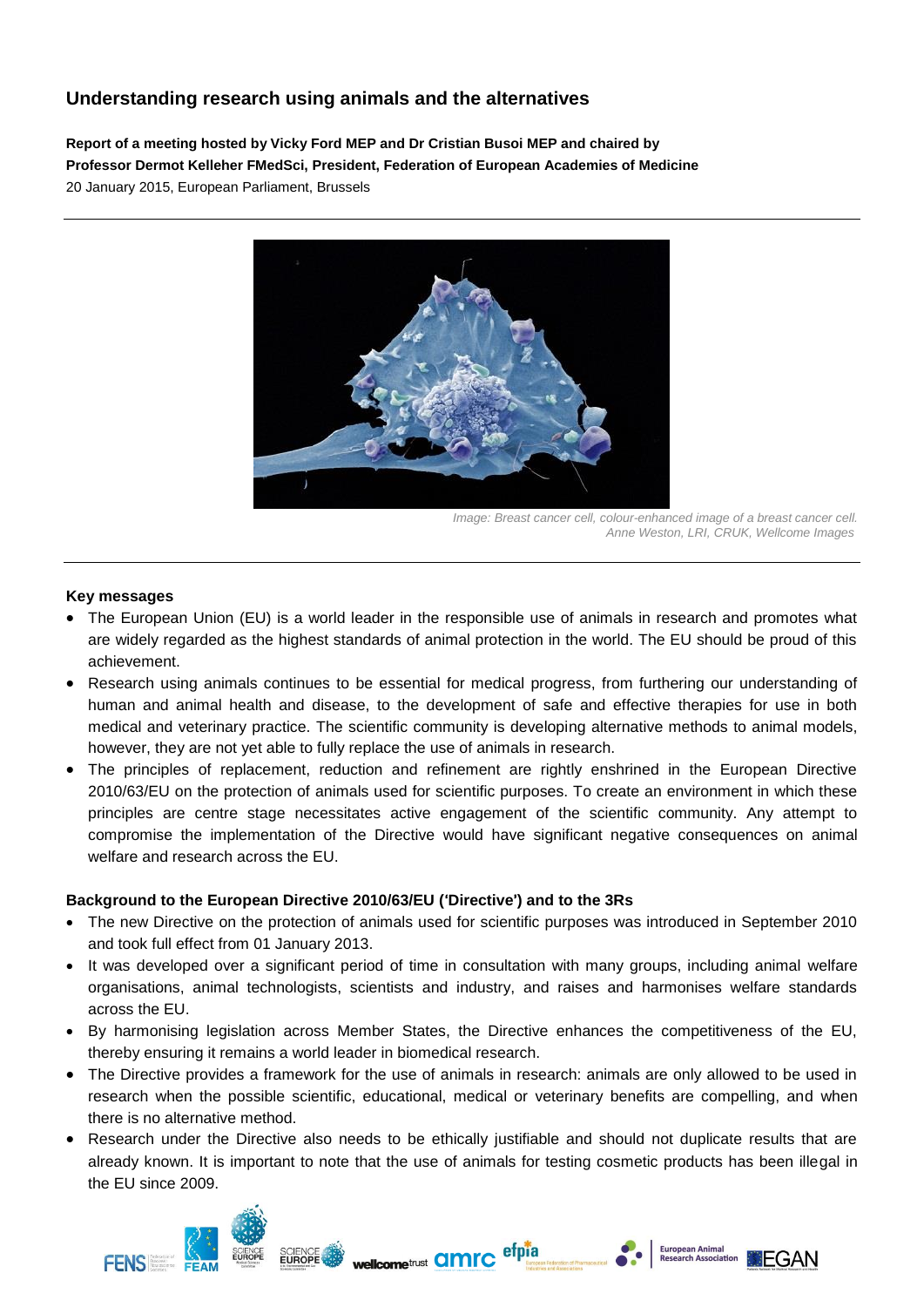- At its core, the Directive introduces a requirement to consider the 3Rs when using animals in research. The 3Rs are:
	- Replacement: methods that avoid the use of animals in areas where they otherwise would have been used (for example, computer modelling or *in vitro* methods).
	- Reduction: methods that minimise the number of animals used consistent with scientific objectives.
	- $-$  Refinement: methods that minimise pain, suffering, distress or lasting harm and / or improve animal welfare.
- The Directive also underlines the importance of staff training to ensure competence and high levels of animal welfare. A culture of care should be central to all animal facilities and needs to be nurtured.

## **Animal research**

- Research using animals continues to be vital to our understanding of human and animal health and disease. It has contributed to the development of safe and effective therapies for use in both medical and veterinary practice, and plays a key role in improving treatments for the benefit of patients across the world.
- Animals and humans have many similarities, including organs, physiological functions, genes and proteins, metabolism, and pathology. By careful consideration of these similarities, together with known differences, animal models can be developed to mimic human diseases, which can then be analysed to enhance our understanding of diseases and to develop treatments. Animal models are also currently essential for more applied research, such as establishing how drugs interact and potential toxicity.
- Approximately 80% of animals used in research are rodents (mice and rats) and rabbits, with reptiles, amphibians, fish and birds making up the majority of the remaining 20%. Non-human primates (NHPs) represent a small proportion of species used (circa 0.05%) and the Directive bans research using great apes.
- The approach of using the 3Rs has enhanced the quality of research in the EU and its inclusion in the Directive has been welcomed by the scientific and patient communities.
- Animal research will continue to be essential to make progress in finding therapies in areas of high unmet medical need, including rare diseases, new emerging viral diseases like Ebola, and other diseases for which there are currently no cures, such as cancer, Parkinson's disease, amyotrophic lateral sclerosis and dementia.
- Drugs developed for use in human disease are frequently used to treat disease in veterinary practice.
- While all communities agree that it would be preferable if this research entailed fewer or even no animals, currently research involving animals remains essential. Such research should be performed in a careful and humane manner in accordance with the regulations as described in the Directive.

## **Research into alternatives and the 3Rs**

- Alternative methods, including cell culture systems and computer models, are progressing, however they are not yet able to fully replace the use of animals in research, particularly for the study of complex multi-organ diseases such as cancer, diabetes and heart disease.
- The scientific community is central in the development of alternatives and in driving these forward. Key examples are the research projects funded by the UK's NC3Rs aimed at developing alternative methods.<sup>iv</sup> By focussing on the 3Rs, the Directive ensures that the scientific community is even more proactive in this area.
- Animal studies are often complementary to alternative approaches and many studies use a combination of both non-animal and animal models to provide maximal information.
- Scientists also recognise that animal models have limitations, which they hope to address by developing alternative methods.
- Research into better animal welfare is clearly important for ethical reasons, but also to improve the robustness and reproducibility of studies that can be confounded by pain and distress.
- Implementation of the 3Rs has potential to bring economic benefit by saving time, money and animals, thereby enabling treatments to reach patients more rapidly.

## **Future directions**

FENS **Supported** 

 Ensuring appropriate implementation of the Directive across the EU is an imperative. The Commission is monitoring progress and will carry out close follow up with Member States in the near future. Guidance

wellcometrust **amrc** 

SCIENCE

efpia

Ĭ.

EGAN